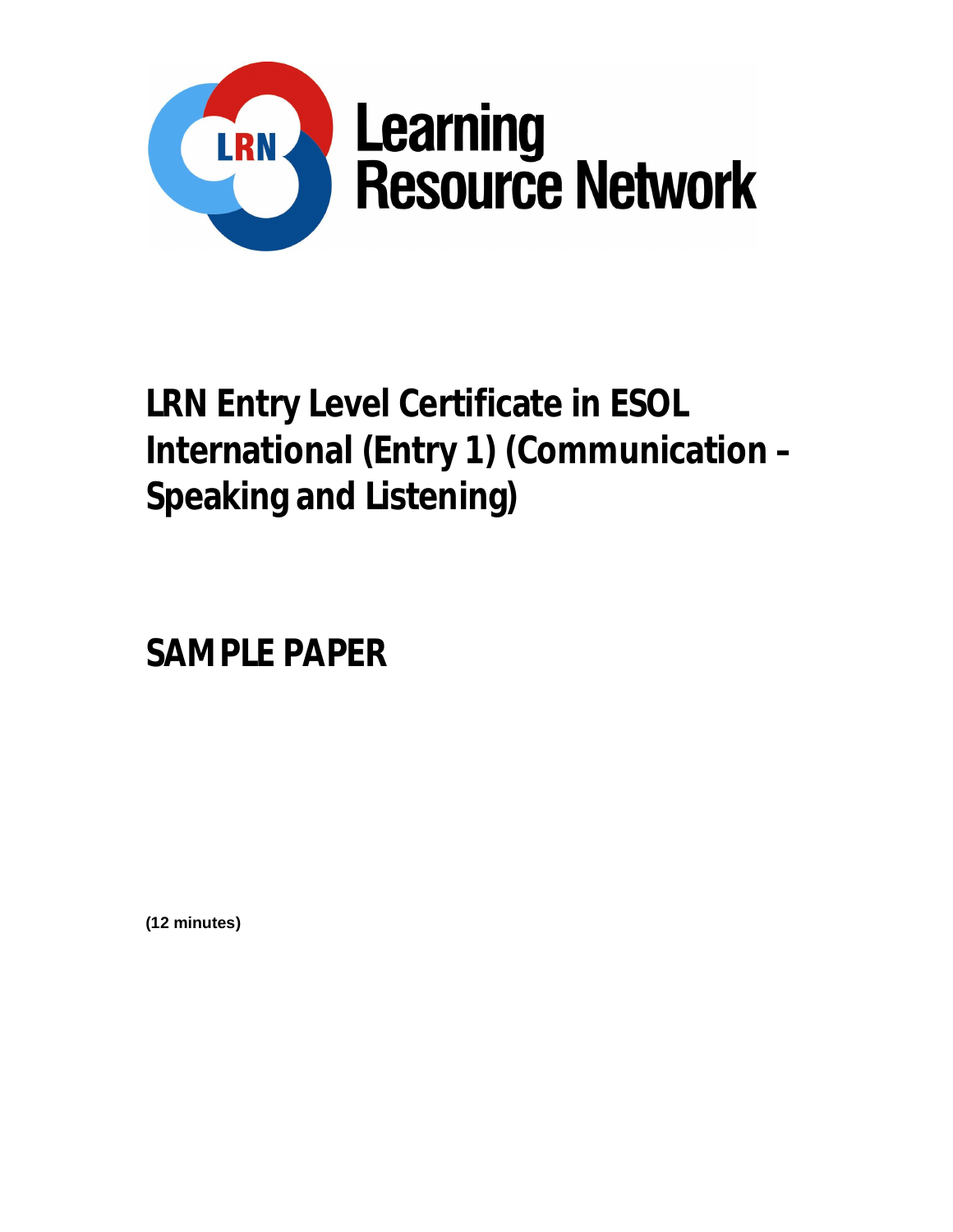### **Notes to examiner**

The following assessment is a **strict rubric** that cannot be changed. Sentences or vocabulary items **must not** be reformulated while attempting to communicate activities and concepts to candidates. Structures and vocabulary used have been carefully written **at the pitch of <sup>i</sup>Entry 1** and correlated to the Common European Framework (CEFR) at Entry 1.

Examiners are advised to accompany commands and assist understanding of responses by using a variety of non verbal communication prompts such as pointing to images, nodding, smiling, pausing / allowing enough time for candidates to produce sufficient responses.

Candidates who are above the level of Entry 1 will respond beyond the guidelines written in the mark sheet and assessment criteria. Candidates who are below the level of Entry 1 will be supported by extra prompts in the rubric.

Examiners must stay within the rubric and facilitate candidates who may be performing below the level expected through using the support prompts in the rubric. For those candidates above or at the required level, support prompts must only be used when required.

Candidates who are below the level of Entry 1 may request clarification from the examiner in order to understand the activities required of them. Examiners must assess ability in line with the Mark sheet and assessment criteria.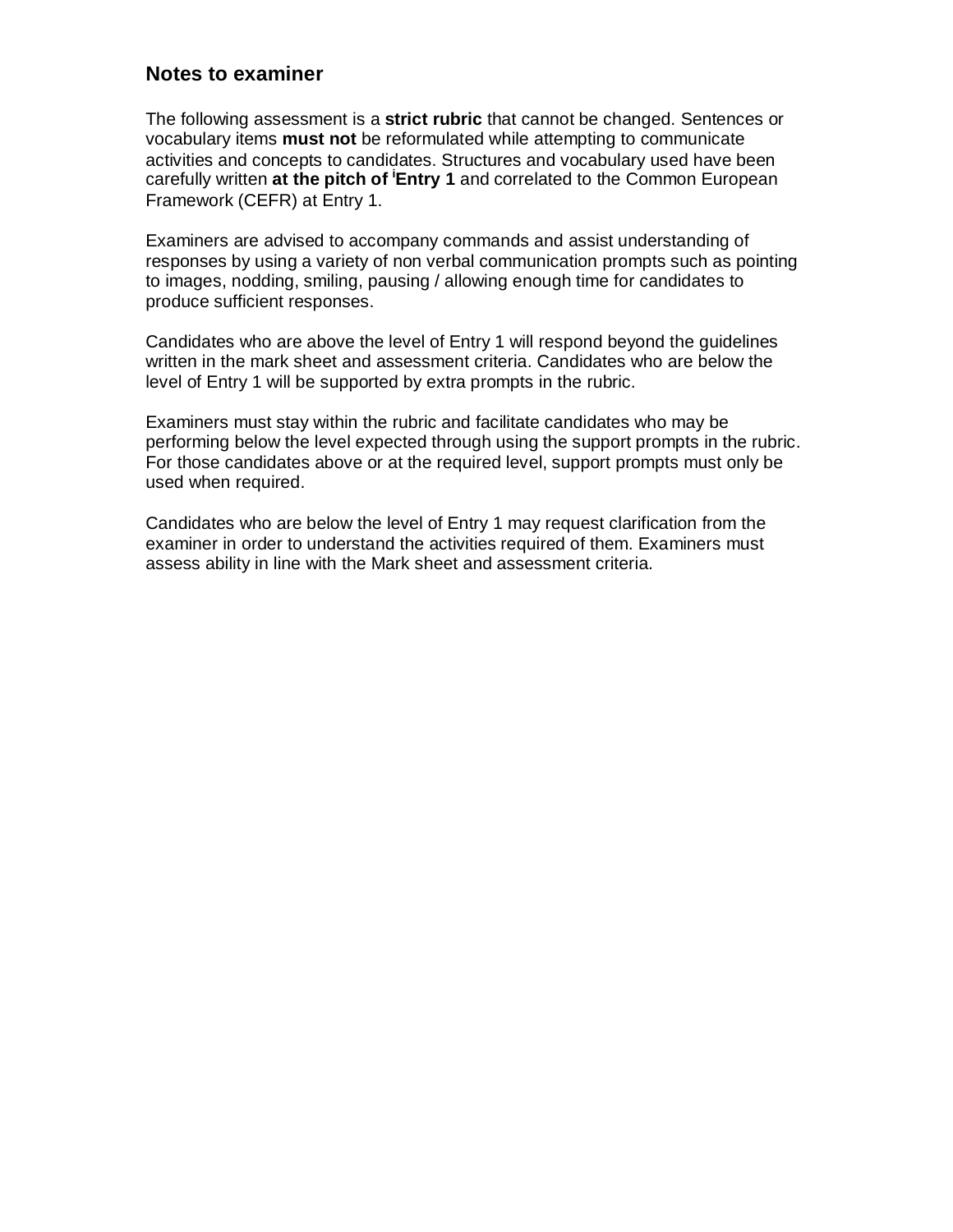## **Paper format**

| <b>Section</b>   | <b>Task &amp; Functions</b>                                                                                                                                                                                                                                                                                                                                                                                                                                                                                                                                                             | <b>Contact</b>                                | <b>Time</b> |
|------------------|-----------------------------------------------------------------------------------------------------------------------------------------------------------------------------------------------------------------------------------------------------------------------------------------------------------------------------------------------------------------------------------------------------------------------------------------------------------------------------------------------------------------------------------------------------------------------------------------|-----------------------------------------------|-------------|
| <b>Section 1</b> | Introduction based on familiar topics. Examiner asks<br>candidates simple questions about themselves and<br>also requests candidates to ask questions to each<br>other. This section covers areas such as:                                                                                                                                                                                                                                                                                                                                                                              | Examiner - Candidate<br>Candidate - Candidate | 3 mins      |
|                  | Give appropriate answers to open & closed<br>$\bullet$<br>questions<br>Obtain simple information from pairing candidate<br>$\bullet$<br>Talk about habits and routines<br>$\bullet$<br>Recognise and discriminate between open and<br>$\bullet$<br>closed candidates                                                                                                                                                                                                                                                                                                                    |                                               |             |
|                  | Topic areas are such as:<br>Family & family life<br>٠<br>Weather<br>$\bullet$<br>Home & neighbourhood<br>٠<br>Likes & dislikes<br>$\bullet$<br>Everyday routines<br>٠                                                                                                                                                                                                                                                                                                                                                                                                                   |                                               |             |
| <b>Section 2</b> | Candidates must give and obtain information through<br>using support prompts – pictures and cue cards. This<br>section covers areas such as:                                                                                                                                                                                                                                                                                                                                                                                                                                            | Candidate - Candidate                         | 4 mins      |
|                  | asking basic questions to obtain information<br>understanding questions and instructions that<br>are addressed carefully<br>showing understanding of colours, numerical<br>information & quantities<br>describing clothing, people, things & familiar<br>surroundings                                                                                                                                                                                                                                                                                                                   |                                               |             |
| <b>Section 3</b> | Candidates perform a role play where they must<br>obtain services or goods. This section covers:<br>greeting & taking leave<br>understanding & asking about cost, number<br>and quantities<br>asking for & giving things<br>reacting to news<br>making basic arrangements using time and<br>dates<br>asking for & giving directions<br>Topic areas are such as:<br>shopping, restaurants / cafes<br>travel & transport<br>work & jobs<br>leisure activities - swimming pool, cinema<br>using financial and postal services<br>visiting the doctor, chemist, dentist<br>socialising<br>٠ | Examiner - Candidate                          | 5 mins      |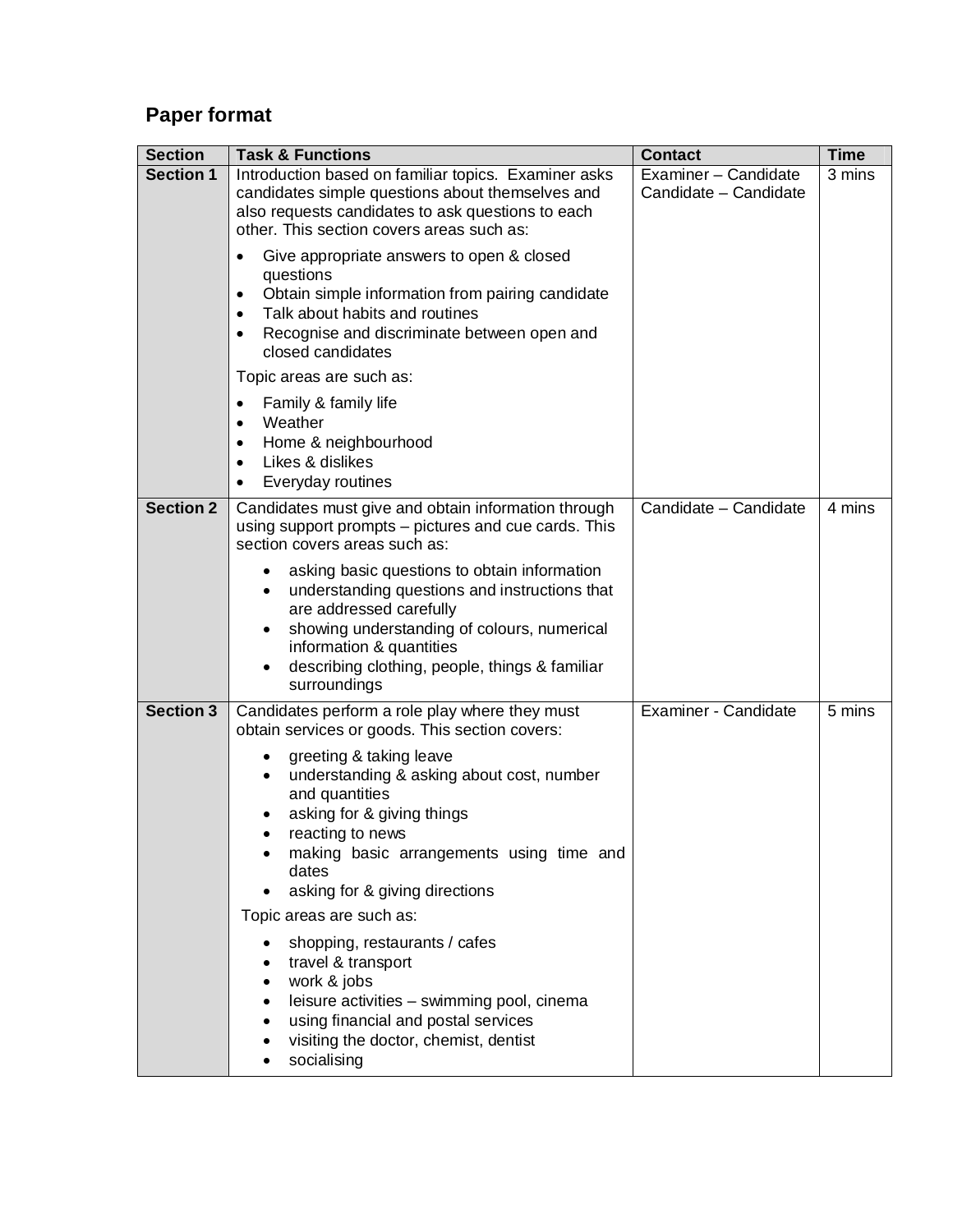More information regarding language functions and topics covered can be found in the LRN Entry Level Certificate in ESOL International (Entry 1) (Communication - Speaking and Listening) mark scheme and specification document.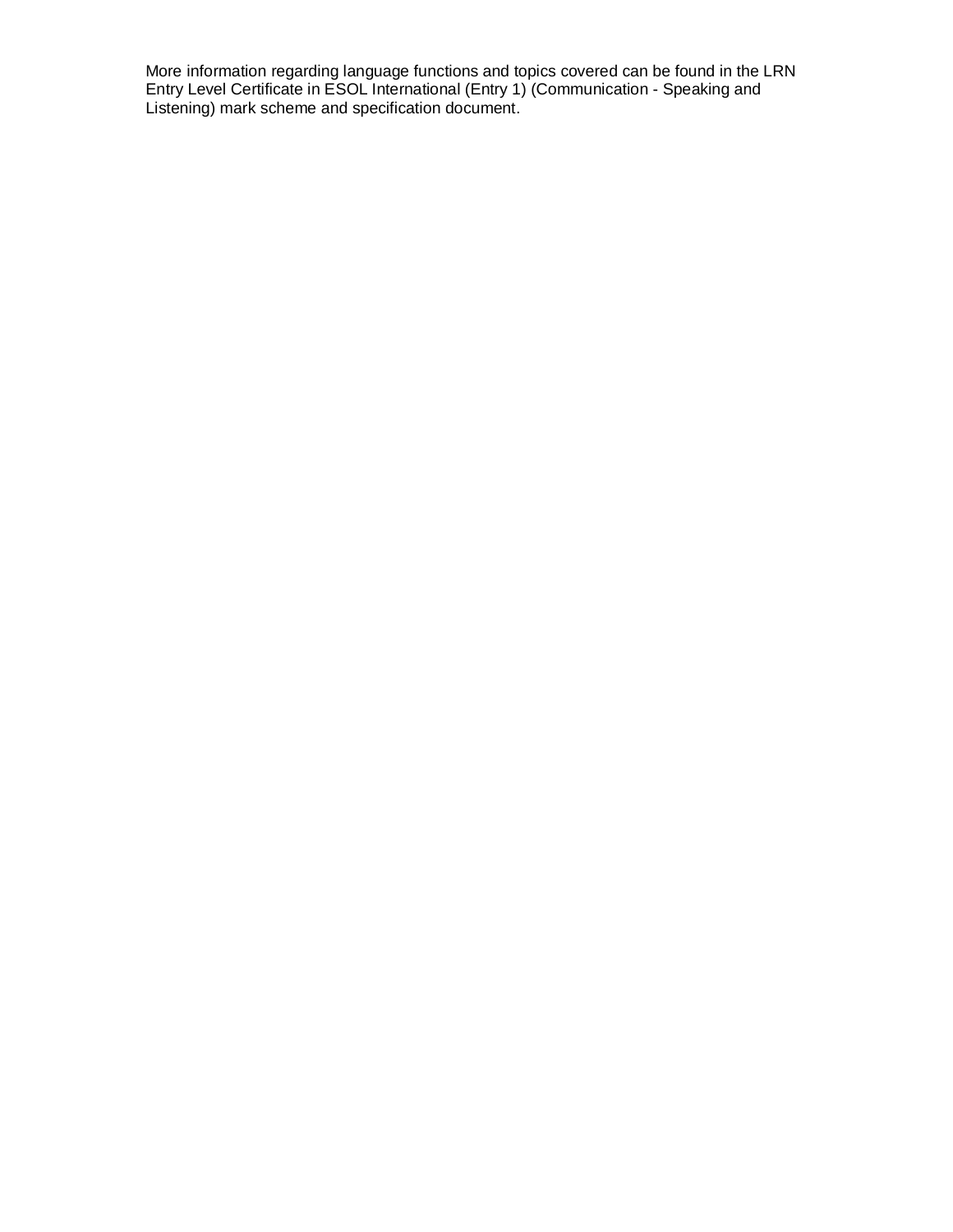#### **Examiner:**

 Good morning / afternoon. My name is *examiner name.* Today we will talk for about 12 minutes.

Alternate questions (in twos) between candidates. Begin with Candidate A

- What is your name?
- And where are you from?

(Repeat same questions for candidate B)

Select questions A, B and C from **one** topic for **each** candidate. Use different topics for each.

| Family<br>1.                       | A. Do you come from a big or small family?<br>B. How many brothers and sisters do you have? / (in case<br>of negative answer) What about family members. How<br>many family members do you have?<br>C. Can you describe him / her / a family member / friend<br>(for me)? |  |  |
|------------------------------------|---------------------------------------------------------------------------------------------------------------------------------------------------------------------------------------------------------------------------------------------------------------------------|--|--|
| Weather<br>2.                      | A. Do you have hot or cold weather in your country?<br>B. When is it hot / cold in your country?<br>C. Do you like the weather here in (country)? Why? / Why<br>not?                                                                                                      |  |  |
| Home and<br>3.<br>neighbourhood    | A. Do you like (town) / (district)?<br>B. Why? / Why do you / don't you like it?<br>C. Do you have a favourite shop in your area? Why / why<br>not.                                                                                                                       |  |  |
| Likes / dislikes<br>4 <sub>1</sub> | A. Do you read often?<br>B. What do you read? (newspapers / magazines / books)<br>C. What type of films do you watch? (action, romance,<br>horror)                                                                                                                        |  |  |
| Jobs / work<br>5.                  | A. What's your job?<br>(in case of no job, switch topic)<br>Do you like it? Why? / Why not?<br>В.<br>C. Is it an easy or difficult job? Why?                                                                                                                              |  |  |
| Everyday<br>6.<br>routines         | A. Do you get up early or late?<br>B. What do you do when you get up?<br>Do you like mornings or evenings / the night time?<br>C.<br>Which do you like more?                                                                                                              |  |  |
| Ways of<br>7.<br>travelling        | Do you walk to work / college?<br>А.<br>B. What's your favourite type of transport?<br>C. Which transport do you like most? Car or bus? Why?                                                                                                                              |  |  |
| Thank you                          |                                                                                                                                                                                                                                                                           |  |  |
| <b>Support prompts</b>             |                                                                                                                                                                                                                                                                           |  |  |

1C Is he / she / are they tall, what colour hair does he / she / do they have? 3C Area – the area where you live. Your town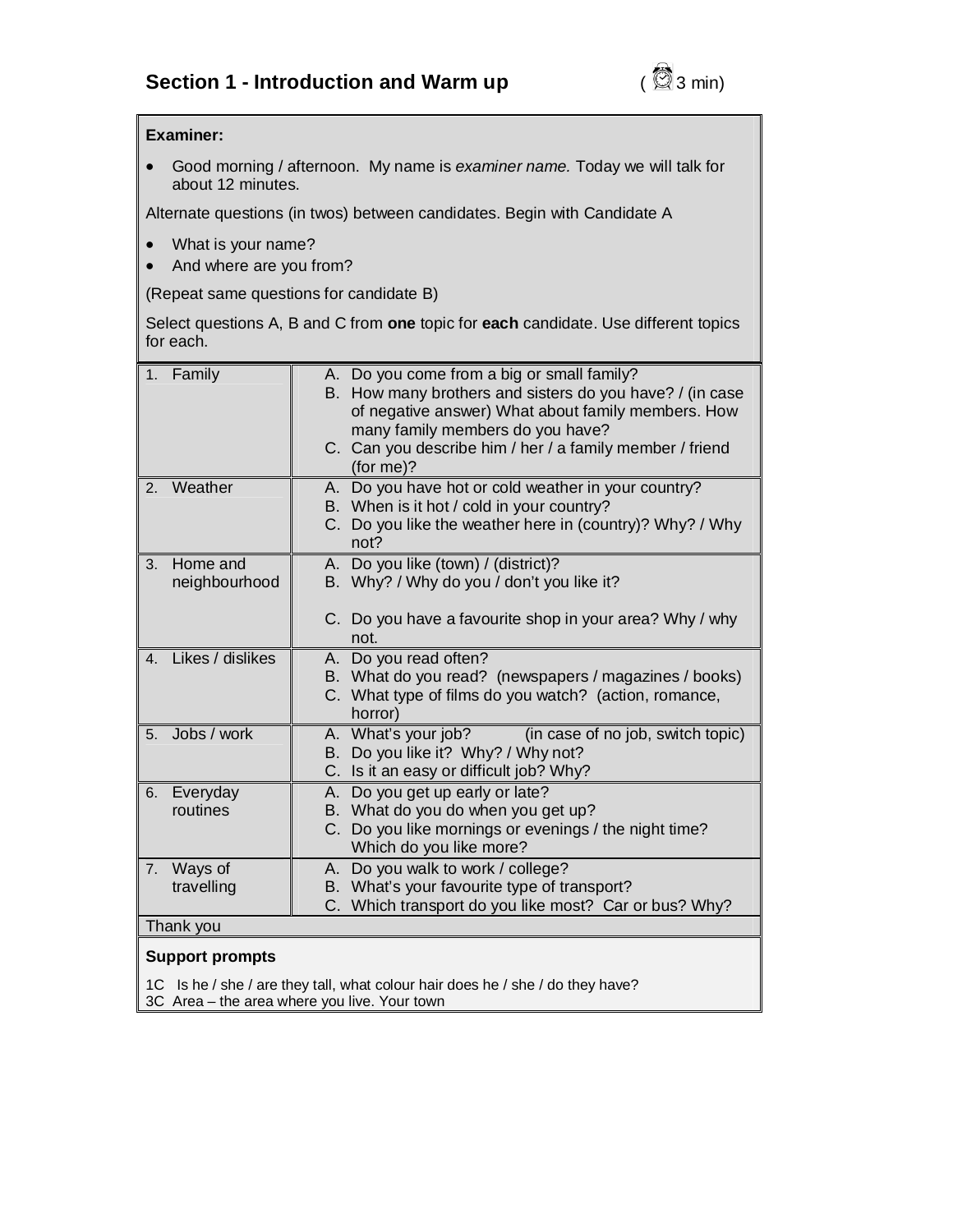#### **Examiner:**

 Now, I want you to talk about a picture and to ask some questions to each other. Here is the picture.

*Place picture between both candidates.* 

*Pause.*

#### **Candidate A:**

*Point to the man.*

Please ask a question to *candidate B name* about **the man.**

*Point to the present.*

- What is this? *(wait for response, give answer if necessary)*
- Now ask a question to *candidate B name* about **the present**.

*Point to the woman.*

Now ask a question to *candidate B name* about **the woman**.

#### **Support prompts**

Examiner formulates simple questions where candidate A does not form clear questions for Candidate B to answer

#### **Candidate B:**

*Point to the girl.* 

Please ask a question to *candidate A name* about **the girl.**

P*oint to the tree.*

- What is this? *(wait for response, give answer if necessary)*
- Now ask a question to *candidate A name* about **the tree.**

*Point to the other woman.*

Now ask a question to *candidate A name* about **the woman.**

#### **Support prompts**

Examiner formulates simple questions where candidate B does not form clear questions for Candidate A to answer.

#### **Both candidates**

- Do you like birthday parties?
- What about you? (to opposite candidate if necessary)
- When is your birthday? (start with weaker candidate if necessary)
- What about you? When is your birthday? (to opposite candidate if necessary)
- Thank you. (Remove booklet)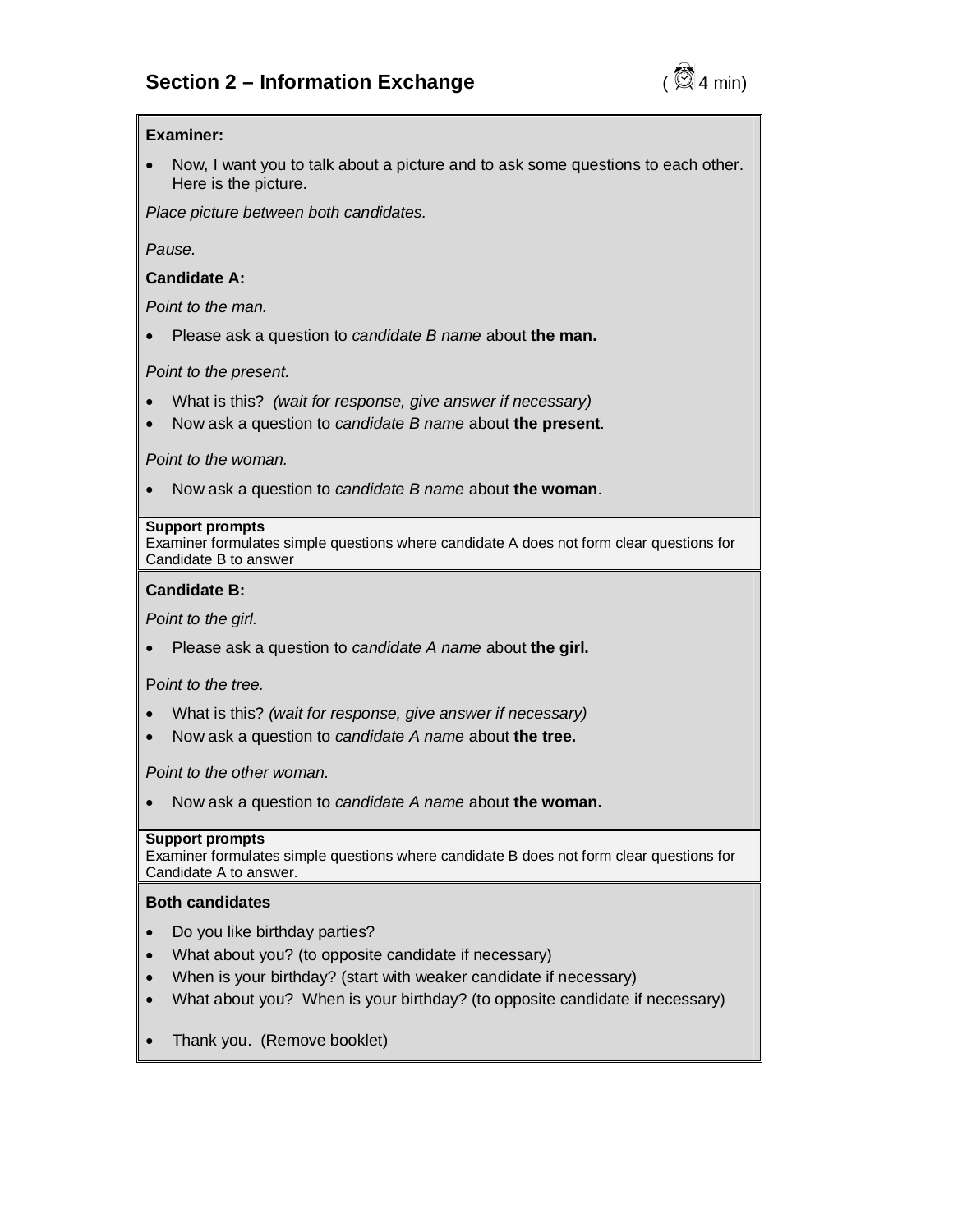### **Section 3 - Functional Transaction** *CO***<sub>5</sub>** min)

#### **Examiner:**

• Now you will talk with me for about 2 minutes each. Please tell me if you don't understand.

#### **Candidate B:**

- Name candidate B, you are in a supermarket and you want **to buy some food.**
- I am the **shop assistant** and you are **the customer.**

*Place picture in front of candidate.*

*Pause.*

Think about the things you want to buy.

*(give candidate sufficient time to formulate questions)*

Ask me for **some food** and ask **about the cost / price.**

#### *Pause*

- I'll say that again. You are in a supermarket and you want **to buy some food**.
- I am the shop assistant and you are the customer.
- **Ask me for some food** and ask about the **cost / price**.

*Pause.*

Do you understand? *(wait for response).* I will start. Can I help you?

#### **Support prompts (use only if necessary)**

Where candidate does not initiate questions, ask questions accordingly.

- 1. What do you want to buy?
- 2. How many / much would you like? (if not asked)
- 3. What about the colours / different colours?
- 4. What about buying something sweet